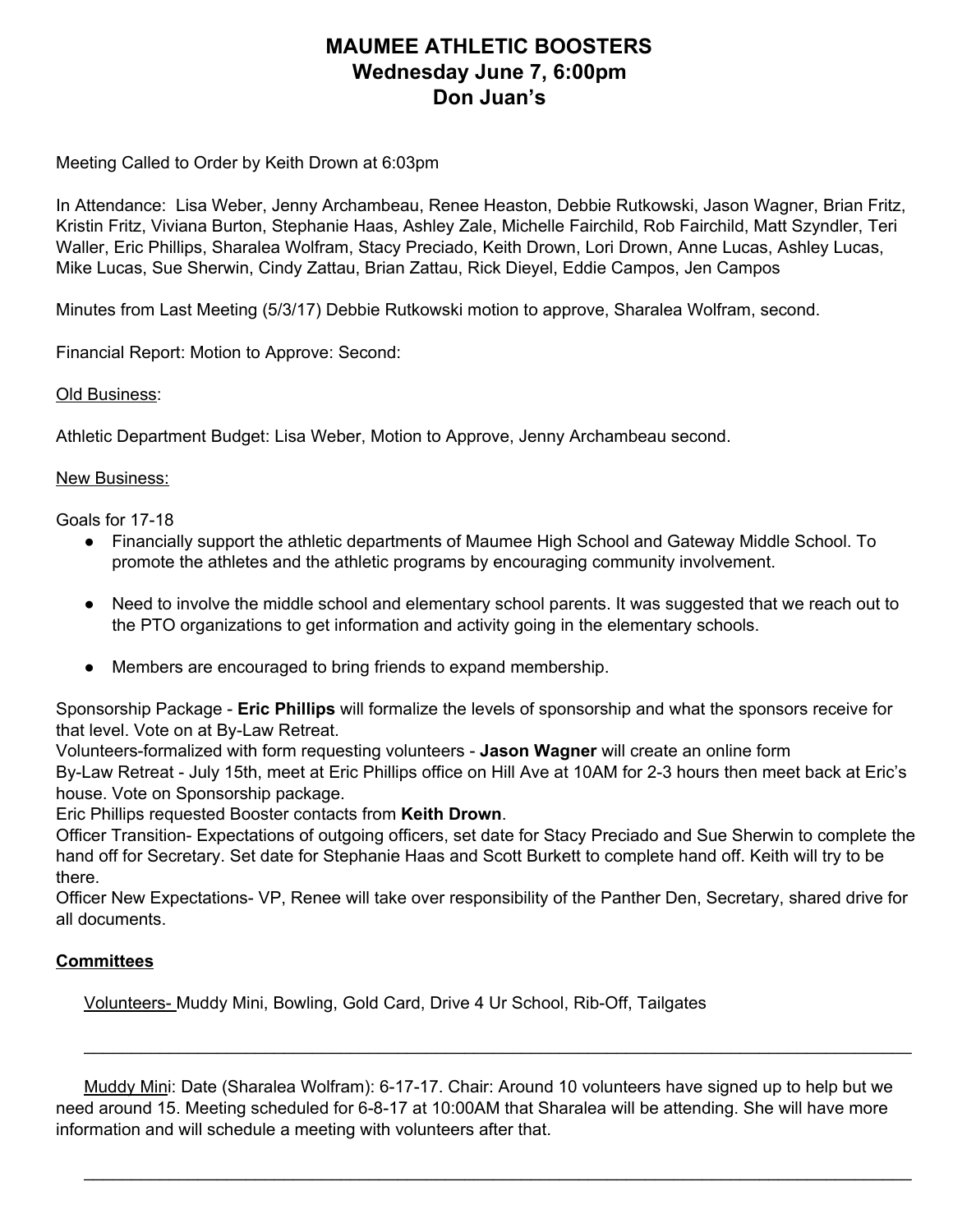Bowling Fundraiser (Lisa Helminski/Ashley Zale) – (Market to the teams) It was decided that we will go back to Timbers to try to do the fundraiser in Jan like last year. They are reluctant because it is not their off season and they lose money.

**Brian Fritz** volunteered to create brackets to create friendly competition between the sports teams.

Sports Programs (Jason Wagner) – Mailbox key, deposit slips - addressed with Jason. Eric Phillips wanted to know how much it costs us to print and what the cost of an ad would be to see if it makes sense to give an ad away as part of the sponsorship package.

\_\_\_\_\_\_\_\_\_\_\_\_\_\_\_\_\_\_\_\_\_\_\_\_\_\_\_\_\_\_\_\_\_\_\_\_\_\_\_\_\_\_\_\_\_\_\_\_\_\_\_\_\_\_\_\_\_\_\_\_\_\_\_\_\_\_\_\_\_\_\_\_\_\_\_\_\_\_\_\_\_\_\_\_\_\_\_

## Tailgates/ Maumee Madness (Eric Phillips)

It will be a tight year to get sponsors since they Maumee Pride Foundation is asking for donations as well. Eric has a couple of sponsors interested but not confirmed. Meredith Party Rentals will donate like last year.

Eric requested \$3500 from the boosters but hopes to get donations to cover the cost.

Motion to approve: Sue Sherwin, Sharalea Wolfram, second

Spirit towel giveaway was suggested

Tailgates- 8/25(Bowsher), 9/1(Waite), 9/15(Northview), 10/6(Southview/HC) 10/27(Ding Dong/Senior Night)

Maumee Madness- Saturday 11/11(Alumni BB game), Thursday 11/16, Saturday 11/18 daytime(Fall Play)

Spring Fever- 3/24? Last Saturday before Spring Break

T-Shirt Signing Day (Emily Hayes) -

date suggested: 8/23-same day as MHS open house and Girls Soccer

sell T-shirts to elementary school kids for \$5. They bring the T-shirt to the game/open house and get it signed by high school athletes.

\_\_\_\_\_\_\_\_\_\_\_\_\_\_\_\_\_\_\_\_\_\_\_\_\_\_\_\_\_\_\_\_\_\_\_\_\_\_\_\_\_\_\_\_\_\_\_\_\_\_\_\_\_\_\_\_\_\_\_\_\_\_\_\_\_\_\_\_\_\_\_\_\_\_\_\_\_\_\_\_\_\_\_\_\_\_\_\_

\_\_\_\_\_\_\_\_\_\_\_\_\_\_\_\_\_\_\_\_\_\_\_\_\_\_\_\_\_\_\_\_\_\_\_\_\_\_\_\_\_\_\_\_\_\_\_\_\_\_\_\_\_\_\_\_\_\_\_\_\_\_\_\_\_\_\_\_\_\_\_\_\_\_\_\_\_\_\_\_\_\_\_\_\_\_\_\_

\_\_\_\_\_\_\_\_\_\_\_\_\_\_\_\_\_\_\_\_\_\_\_\_\_\_\_\_\_\_\_\_\_\_\_\_\_\_\_\_\_\_\_\_\_\_\_\_\_\_\_\_\_\_\_\_\_\_\_\_\_\_\_\_\_\_\_\_\_\_\_\_\_\_\_\_\_\_\_\_\_\_\_\_\_\_\_\_

\_\_\_\_\_\_\_\_\_\_\_\_\_\_\_\_\_\_\_\_\_\_\_\_\_\_\_\_\_\_\_\_\_\_\_\_\_\_\_\_\_\_\_\_\_\_\_\_\_\_\_\_\_\_\_\_\_\_\_\_\_\_\_\_\_\_\_\_\_\_\_\_\_\_\_\_\_\_\_\_\_\_\_\_\_\_\_

Motion to approve: Sue Sherwin, Ashley Zale, second.

Panther Den (Kelly Olsen/Cindy Ramirez)- goal is to get as many people in purple and gold as possible.

Online Sales Fall Sports Teams Sales 7/1-7/15?, General Sale 8/8-8/22?,

Online Winter Sports Team Sales 10/1-10/15, General Sale 11/1-11/15(Christmas Sale)

Online Spring Sports Team Sales 2/1-2/15, Easter Sale?(would probably overlap)

Athlete Window signs (Stacy Beaverson) - No update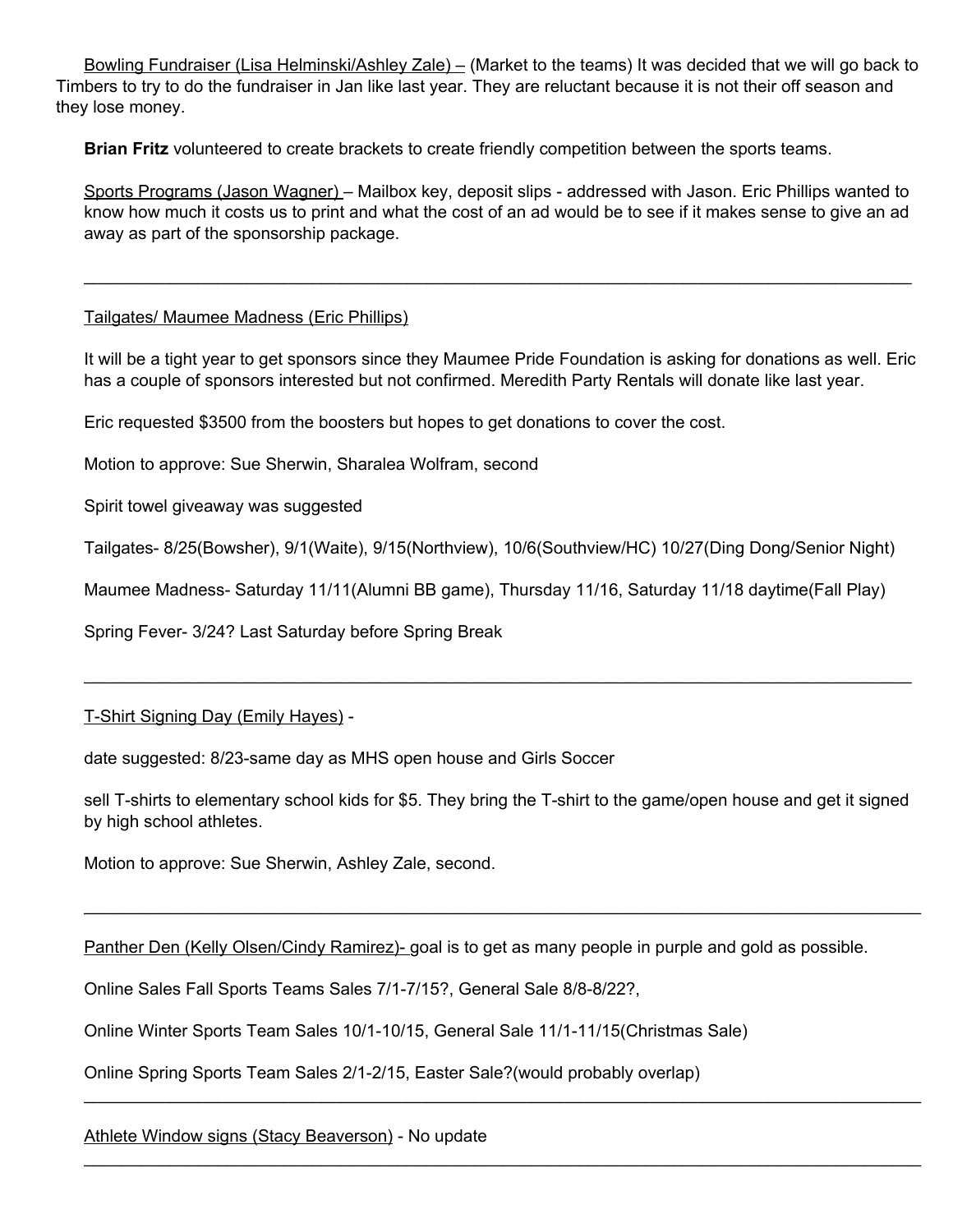Final Four Party (Michelle Fairchild)- Spring Break (3/30- 4/8) Final Four Games 3/31/ First Round Fri. 3/16, Second Round Sat. 3/17, Sweet Sixteen 3/23, Elite Eight 3/24 Super Bowl 2/4? -

Restaurant Fundraisers (Kristen Fritz)- Chipotle fundraiser was a success raising around \$700. New dates and information will be coming soon.

\_\_\_\_\_\_\_\_\_\_\_\_\_\_\_\_\_\_\_\_\_\_\_\_\_\_\_\_\_\_\_\_\_\_\_\_\_\_\_\_\_\_\_\_\_\_\_\_\_\_\_\_\_\_\_\_\_\_\_\_\_\_\_\_\_\_\_\_\_\_\_\_\_\_\_\_\_\_\_\_\_\_\_\_\_\_\_\_

Mulch Sale (Roger Zimmerman)- Not in attendance, pallets are still out there. **Eric Phillips** volunteered to take care of them.

\_\_\_\_\_\_\_\_\_\_\_\_\_\_\_\_\_\_\_\_\_\_\_\_\_\_\_\_\_\_\_\_\_\_\_\_\_\_\_\_\_\_\_\_\_\_\_\_\_\_\_\_\_\_\_\_\_\_\_\_\_\_\_\_\_\_\_\_\_\_\_\_\_\_\_\_\_\_\_\_\_\_\_\_\_\_\_\_

\_\_\_\_\_\_\_\_\_\_\_\_\_\_\_\_\_\_\_\_\_\_\_\_\_\_\_\_\_\_\_\_\_\_\_\_\_\_\_\_\_\_\_\_\_\_\_\_\_\_\_\_\_\_\_\_\_\_\_\_\_\_\_\_\_\_\_\_\_\_\_\_\_\_\_\_\_\_\_\_\_\_\_\_\_\_\_\_

\_\_\_\_\_\_\_\_\_\_\_\_\_\_\_\_\_\_\_\_\_\_\_\_\_\_\_\_\_\_\_\_\_\_\_\_\_\_\_\_\_\_\_\_\_\_\_\_\_\_\_\_\_\_\_\_\_\_\_\_\_\_\_\_\_\_\_\_\_\_\_\_\_\_\_\_\_\_\_\_\_\_\_\_\_\_\_\_\_

\_\_\_\_\_\_\_\_\_\_\_\_\_\_\_\_\_\_\_\_\_\_\_\_\_\_\_\_\_\_\_\_\_\_\_\_\_\_\_\_\_\_\_\_\_\_\_\_\_\_\_\_\_\_\_\_\_\_\_\_\_\_\_\_\_\_\_\_\_\_\_\_\_\_\_\_\_\_\_\_\_\_\_\_\_\_\_\_

\_\_\_\_\_\_\_\_\_\_\_\_\_\_\_\_\_\_\_\_\_\_\_\_\_\_\_\_\_\_\_\_\_\_\_\_\_\_\_\_\_\_\_\_\_\_\_\_\_\_\_\_\_\_\_\_\_\_\_\_\_\_\_\_\_\_\_\_\_\_\_\_\_\_\_\_\_\_\_\_\_\_\_\_\_\_\_\_

\_\_\_\_\_\_\_\_\_\_\_\_\_\_\_\_\_\_\_\_\_\_\_\_\_\_\_\_\_\_\_\_\_\_\_\_\_\_\_\_\_\_\_\_\_\_\_\_\_\_\_\_\_\_\_\_\_\_\_\_\_\_\_\_\_\_\_\_\_\_\_\_\_\_\_\_\_\_\_\_\_\_\_\_\_\_\_\_

Gold Card Drive (Sharalea Wolfram/Ashley Zale)- Committee Meeting? **Jason Wagner** will work on online form. Gateway athletes need to be provided with food as well as the high school athletes.

Ford Test Drive (Keith Drown/Need someone to volunteer)- Waiting for confirmation from Andy

Rib Off – Hockey Team wants to take it over. Motion to accept: Eric Phillips, Sharalea Wolfram, second.

Paint Night (Deb Krist)- not in attendance, no update

### Coaches Corner:

Season update from Tennis Coach Ken, Track Coach Vern, Girls softball coach Brian, Boys Baseball Coach Cam.

### Other Business:

Mark Kontact is planning to hold a reverse raffle to benefit the varsity boys basketball team on Saturday 10/28/17. It will be a big event with large screen TV, trip giveaway and raffle. They need to be able to use our non profit number so the money will come through the maumee boosters.

Motion to approve: Renee Heaston, Debbie Rutkowski, second.

# **Next Meeting: August 2, 2017 TBA**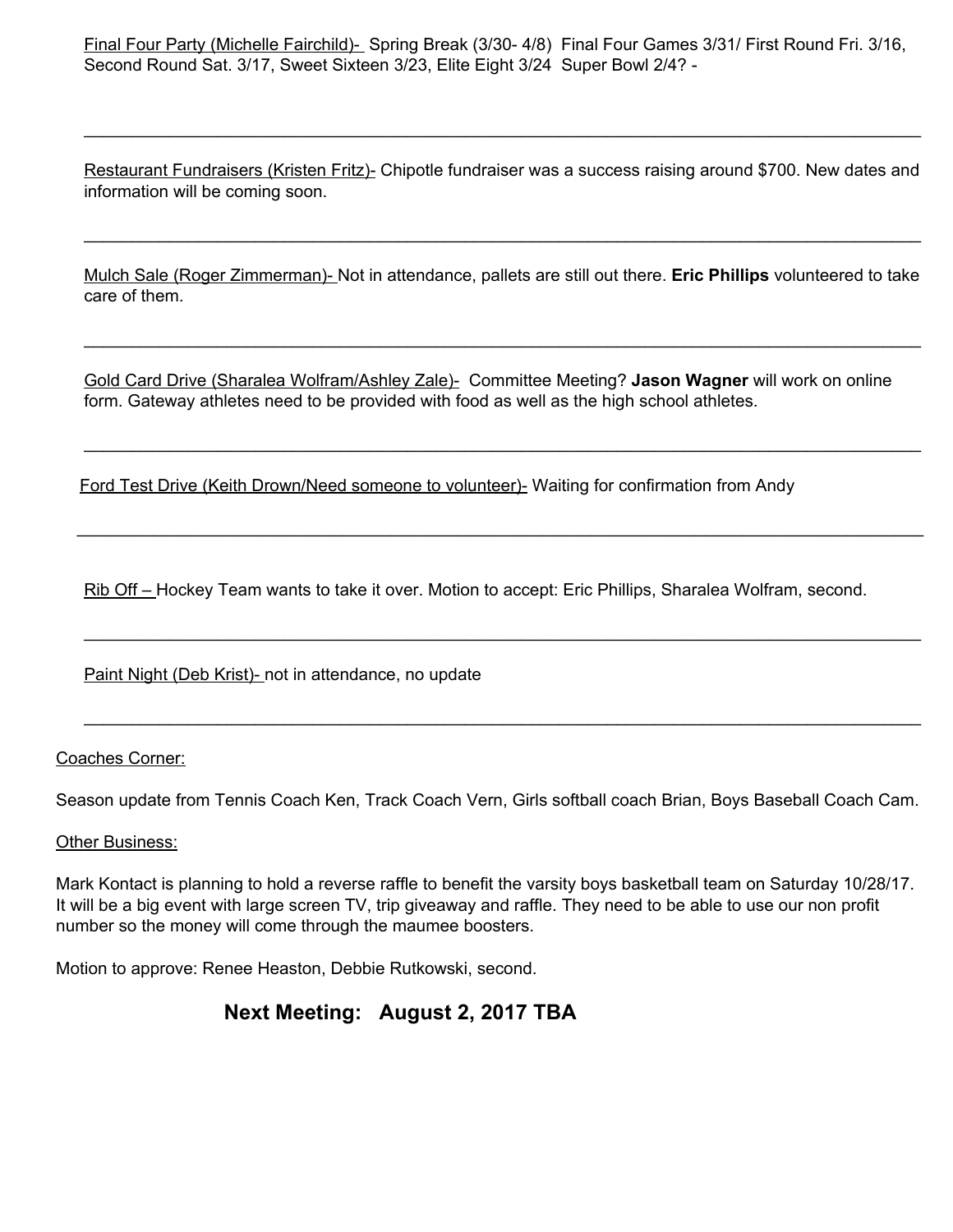## **Board of Directors Meeting 6/7/17**

The June Meeting is generally a social meeting. I would like to continue that practice, however I believe that we have some business that needs to be taken care of before we get into the summer. I am asking all of the elected members incoming and outgoing in addition to anyone who runs a committee to meet at 6PM prior to the regularly scheduled meeting on June 7th to discuss goals and expectations for next year. With that in mind, here are some topics to consider.

**Goals**- What are we trying to achieve? I want us to all be on the same page on this one. So, please come with your idea. I have mine.